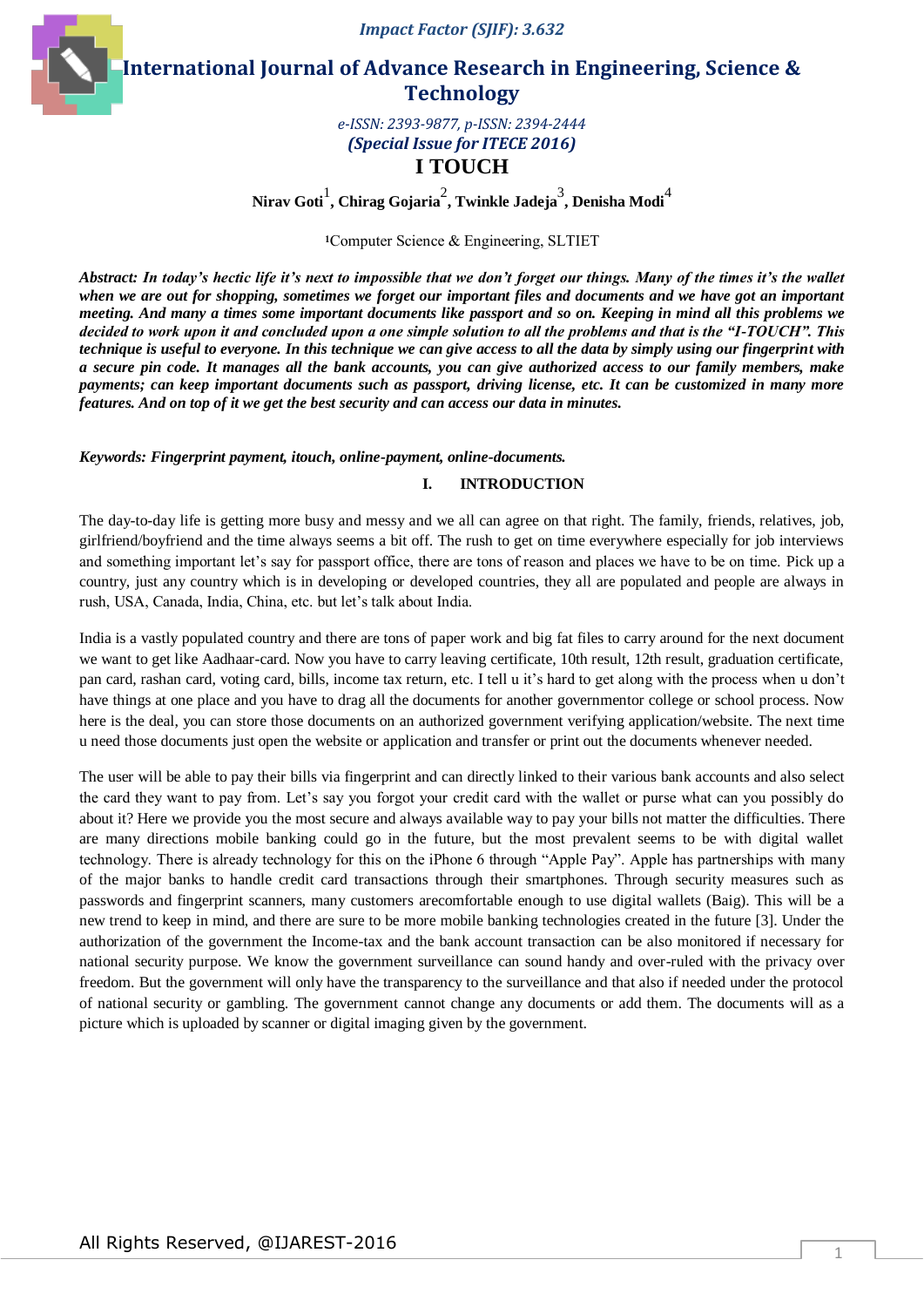*International Journal of Advance Research in Engineering, Science & Technology (IJAREST) (Special Issue for ITECE 2016), e-ISSN:* 2393-9877*, print-ISSN:* 2394-2444



Fig1: Relation between client and database.

After Jan Dhan, the Centre now plans to offer a "digital locker" to every Indian. The government hopes the plan will eliminate the need for people to carry hard copies of certificates issued by states, municipal agencies and other bodies and be the next step to empower citizens [1]. Now the documents of the user can be on the cloud. Government can monitor your income-tax returns, latest bank transaction and documents of the property. What the government will be able to do is pretty much explained in the below figure.



To verify the authenticity of the papers, the departments insist on several levels of verifications that in turn cost money and time. Since they are the basis on which government services are provided, tampering with them has become a huge industry which leads to leakage of welfare funds [2].

The research paper is further divided into following sections: Section II Related Work, Section III Classification, Section IV Analysis, Section V Conclusion, Section VI Acknowledgment and Section VII References.

# **II. RELATED WORK**

Apple Pay is simple to use and works with the cards you already have on the devices you use every day. And because your card details are never shared when you use Apple Pay — in fact, they aren"t stored on your device at all — using Apple Pay on your iPhone, Apple Watch or iPad is the safer and more private way to pay [4]. You can pay your bills by apple pay if you have an apple phone with version 6, 6s, 6plus, 6splus, and future models.

Digital Locker will reduce the administrative overheads of government departments and agencies created due to paper work. It will also make it easy for Indian citizens to receive services by saving time and effort as their documents will now be available anytime, anywhere and can be shared electronically [6]. Digital Locker will provide secure access to government-issued documents. It uses authenticity services provided by Aadhaar [5]. Digital Locker is a great way to make life easierby making the electric verified documents. You can upload any necessary documents you need.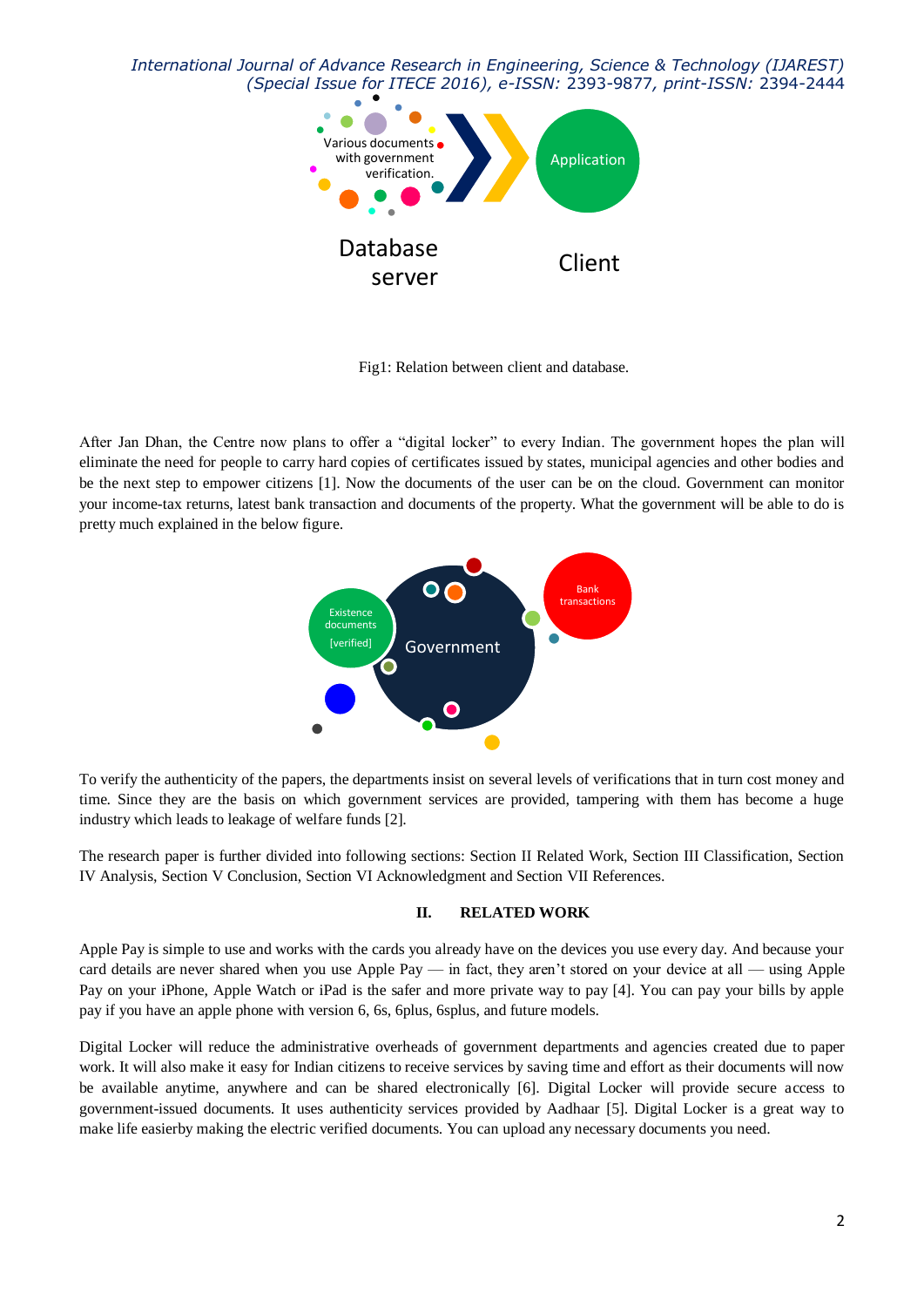# *International Journal of Advance Research in Engineering, Science & Technology (IJAREST) (Special Issue for ITECE 2016), e-ISSN:* 2393-9877*, print-ISSN:* 2394-2444 **III. CLASSIFICATION**

Apple pay is a technology where you can pay the bills with the touch ID which will unlock your wallet in the iphone so basically is the normal net banking. Now what are the requirements to use apple pay:

- iphone (5s, 6, 6 plus, 6s, 6 splus, and upcoming models)
- ipad (iPad Pro, iPad Air 2, iPad mini 4, iPad mini 3)
- Apple watch (Paired with iPhone 5 or later.)

Digital locker is an application and website where you can store all your documents which will be verified by the government. All you need is an account on the digital locker by a simple sign up form and following the instructions.

### **IV. ANALYSIS**

Facial expressions analysis most significant part for human computer interaction. Now days, face emotion recognition is most important application of computer vision that can be used for security, entertainment and human machine interface. Automatic face emotion recognition is still challenging & emerging problem with many applications such an automatic surveillance, robot motion, video indexing and retrieval and monitoring systems. Emotion recognition and classification depends upon gesture, pose, facial expression, speech and behavioural reactions, etc. an automatic emotion recognition and classification method is based on Genetic Algorithm and on neural network. This system consists of 3 steps which automatically detect the face emotion image: First, pre-processing such as adjusting contrast, colour segmentation, filtering, and edge detection is applied on the input image. Secondly, features are extracted with projection profile method due to high speed which has taken as processed input image. Finally, in third stage to compute optimized parameters of eyes and lip through the GA, then emotions (neutral, happy, sad, dislike, angry, surprise and fear) is classified using artificial neural network. The proposed system is tested on a face emotion image. The obtained results show that better performance of genetic algorithm along with neural network.

Apple pay is sure a fancy technology, paying your bills on the fingerprints. But I am pretty sure not everyone has the iphone or ipad and certainly that are disadvantage and what if you forgot the phone itself? So we introduce the clients a fingerprint recognizer which will be directly connected to the database and banking access of your accounts. Now there are so many disadvantages of Apple-pay such as: (i.) You can't use it as an ATM. (ii.) You need an iphone or ipad for that. (iii.) You need internet available. (iv.) You can forget your iphone or ipad at home or at work. (v.) You can pay bills only in the shop when apple decided you to give the authorization, etc. Now would u prefer a technology which looks fancy or which can really help you when you need it? You can use your fingerprint and a pin code to access ATM, pay bills, etc. Now you can share your bank account and have a log and instance notification of someone using the same bank account.

Digital locker is a great way to get an access to your documents and is also easy to carry, butwhy giving a simple surveillance authorization to government can reduce corruption in a way. Now what Digital-Locker doesn't have is the surveillance on the income-tax returns and the purchase details access to the government for a security clearance.

#### **V. ACKNOWLEDGMENT**

We would like to extend our gratitude to our respected Professor- Mr. Alpesh Patanwadia, for his constant support and for imparting us with the knowledge and helping us throughout the paper.

#### **VI. CONCLUSION AND FUTURE WORK**

Currently we focused upon I touch for banking and documentation but in near future it has wide application and can be customized the way we want and can use it for every purpose.

#### **REFERENCES**

[1], [2] Centre's 'digital locker' to empower citizens by Subhomoy Bhattacharjee - New Dehli Published: Feb 4, 2015 On "The Indian EXPRESS"